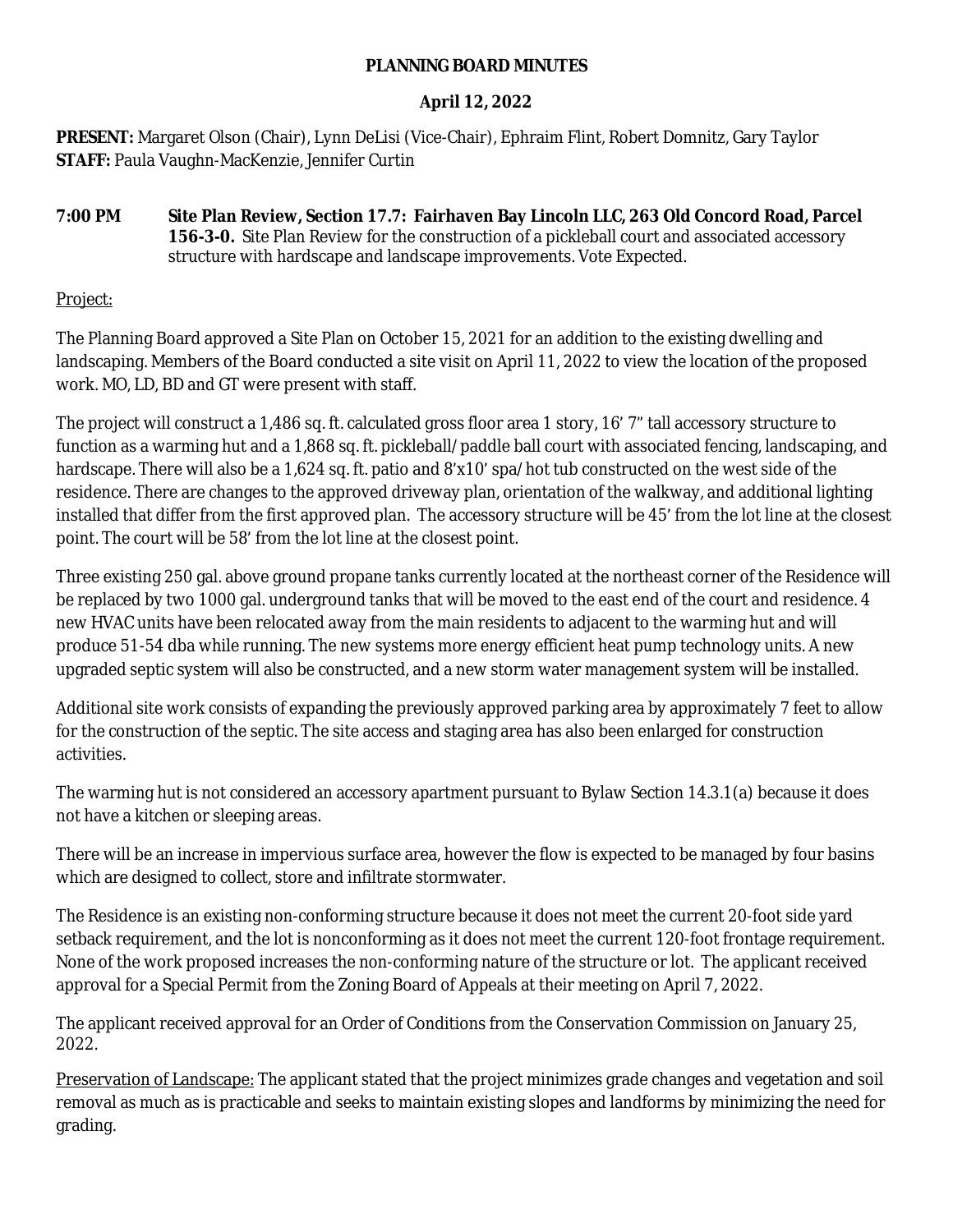Relation of Buildings to Environment: The applicant stated that the work will relate harmoniously to the terrain as well as the use, character, scale, and proportions of existing and proposed buildings in the vicinity. In addition the applicant stated that there are similar courts on the road; one at 231 Old Concord Road, with associated lighting, that appears to be newer and an older court located at 237 Old Concord Road, and that there are other large accessory structures in the neighborhood.

Building Design and Landscaping: The applicant stated that the design of the warming hut encourages energy conservation as the roof is pitched to take advantage of solar heat gain and maximize daylighting on the southern side. In addition, proposed landscaping is subject to the jurisdiction of the Conservation Commission, which required 1,655 square feet of mitigation plantings due to the increase in impervious surface area. Two mitigation areas are shown on the landscape plan.

Open Space & Circulation: The applicant stated that the project will have no adverse impact to the existing open space and/or circulation on the site.

Screening: The applicant provided site graphics showing that the hut and court will be blocked from Fairhaven Bay by existing vegetation. The existing screening at the site is more than 10 feet wide around the perimeter of the property except for the existing driveway on the southern border of the property parts of which go onto the adjacent property consistent with a valid easement. 27 trees 12' DBH or higher will be removed for the project. The applicant will plant 27 evergreen and deciduous trees at 8-10' minimum to replace those being removed and mitigate neighbors' views of the court in addition to 31 deciduous understory and shade trees. The applicant is also willing to increase the number of evergreen trees in these areas to address any of the neighbors' concerns about screening.

Consistency with the By-Law: The applicant believes that the proposed project meets all requirements of the Town of Lincoln Zoning Bylaw.

Generator: The existing 22 KW generator will be moved from the residence to adjacent to the proposed warming hut and a 38 KW generator will be added to service the residence. The applicant stated that the replacement and relocation of the existing generator has been designed to minimize the impact on neighbors. Generator sound ratings are 57/61 dBA.

All abutters were duly notified.

Heather McCune and Susan Hall Mygatt requested the plans.

A letter from 6 Old Concord Road neighbors dated April 8, 2022, expressed concerns about the number of lights in the patio/spa area. The letter states that the lights already approved in the October 2021 decision for additions to the main house combined with the proposed lighting is too much. Another concern is the impact of lighting on wildlife in the bay.

An April 12, 2022 letter from Heather McCune of 228 Old Concord Road also expressed concerns about the amount of lighting and the impacts on humans and wildlife.

The applicant has submitted all required documents for Site Plan Review.

Mark Curley, the applicant's representative, stated that they have met with multiple neighbors and have discussed many of the issues stated. The applicant appreciates the natural setting of the neighborhood. The applicant has reduced lighting to safety lighting only. They have pushed for heat pumps because they are more energy efficient and environmentally friendly. The generators will only run during emergencies.

Ms. Griffenberg added that the generator is behind and screened fence and screening vegetation.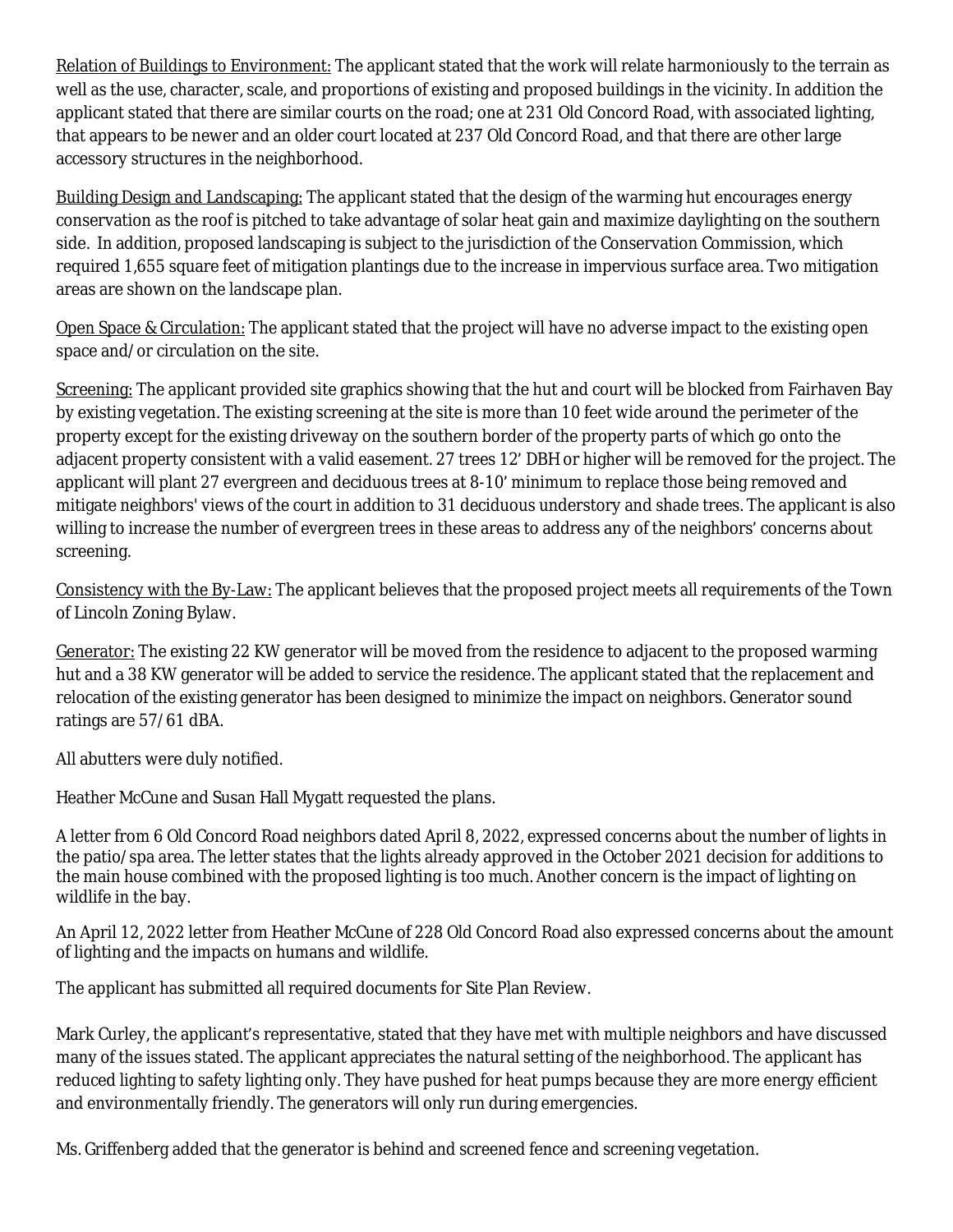The Board discussed the proposed Landscape Lighting.

There will be 14 puck lights illuminating the back patio. The applicant stated that the fixtures emit light 90-180 degrees back toward the residence so no light will be able to be seen from off property.

MO said that the puck lights are directional and will be pointed towards the house.

Annie Griffenberg, Landscape Architect for the project, said that the lights are marking steps and the walls for safety purposes to keep people from falling.

MO said that the neighbors were initially concerned with the lighting of the court, but those were removed per the ZBA.

The Board discussed the structure lighting above the doors. There will be 8 total structural downlights at 420 lumens each: 1 at the front door, 1 at the basement access door, and one per sliding door panel with 6 total, three over each door.

Jonathan Fox said that the sliding doors open the warming hut to the court. The lights are low lumen and are for safety.

LD asked if they need the exterior lights on the warming hut since the court will not be used at night.

Mr. Curley said that you must legally have at least one light per door, and this was seen as the best solution since a single light would have to be much brighter to safely cover the length of the doors to illuminate the step into the hut. He added that the applicant welcomes a condition that the warming hut lights only be on when it is in use.

MO agreed that all the landscape lighting should only be on when in use, not on a timer.

GT said that the lighting seems reasonable.

Susan Hall Mygatt said that the applicant had stated in previous discussions that the previously approved walkway lights would be removed and replaced with the currently proposed lighting.

Mr. Curley confirmed that is correct and would come back before the Board if more lights are necessary.

Ms. Mygatt said that neighbors were also concerned about the 6 lights above the doors.

MO said that it is better to have more dimmer lights than one brighter light to minimize light intrusion. All doors need a light by code and the door openings are large, so this solution is reasonable.

Ms. Mygatt said that the warming hut could be used for an accessory apartment in the future.

PVM said that the structure does not rise to the level of an accessory apartment as proposed, and if it were to be converted the applicant would require a special permit from the ZBA.

Heather McCune, the closest abutter, stated that she would like to ensure that there is robust screening to protect neighbors from light and sound.

Elizabeth Orgel said that the neighborhood utilizes the connection to the Mt. Misery trails through the property. She asked that more screening be installed along the driveway and parking area.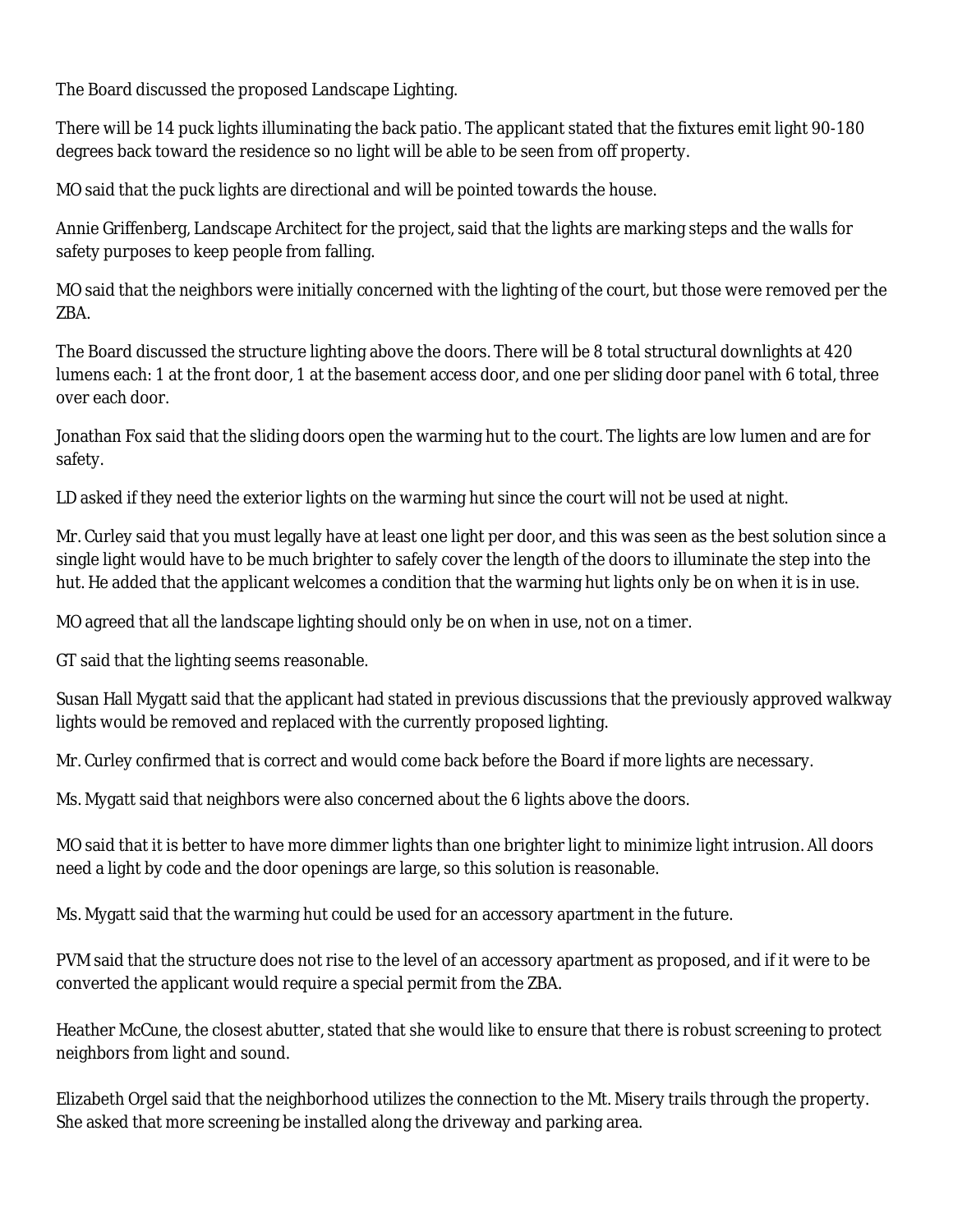Kerry Hoffman said that the parking area has been expanded from the previous approval and asked that they revert the additional area to plantings.

Ms. McCune asked that extra screening be added between the driveway and her property line.

MO said that we like to avoid headlights hit neighboring buildings so that should be considered.

Mr. Curley said that the driveway and parking area would not require that anyone back into a spot. He added that he is open to adding additional screening to be determined onsite with Ms. McCune. They are also open to adding screening to the east of the court for the other neighbors. The area around the parking area will also have additional native plantings and the parking area will be pervious.

MO asked that there should be a condition that the final screening be agreed upon by the abutters.

Ms. Orgel asked why the warming hut needs a generator.

Mr. Curly said the generator is necessary to run the heat pumps for the building. There is water in the building, and it is sized for the heat pumps and minimal outlets necessary to keep the pipes from freezing.

MO added that heat pumps are the most energy efficient for heating.

GT moved to close the public hearing. LD seconded. Roll Call: BD aye, LD aye, EF aye, GT aye, Olson aye.

MO moved to approve the Site Plan with conditions as discussed. GT second. BD aye, LD aye, EF aye, GT aye, Olson aye.

**7:20 PM Determination of Minor Change, Section 17, Site Plan Review: The Carroll School, 25 Baker Bridge Road, Parcel 142-21-0.** Request a determination of minor change to an approved site plan to extend the previous approval for a modular health center to keep it in place for 5 years. Vote Expected.

The modular unit was originally approved on July 14, 2020 with an extension granted for one year on April 13, 2021 to be removed in 2022. It has been functioning as a health center in response to the ongoing COVID-19 pandemic, with an isolation area and a well area for students needing to see the nurse. With COVID concerns continuing and realizing the health & safety benefits of having a larger, separate health center for students, The Carroll School is requesting approval to keep the modular unit in place for another 5 years.

MO moved to consider the proposal a minor change and approve as submitted. LD seconded. Roll Call: BD aye, LD aye, EF aye, MO aye, GT aye.

**7:30 PM Determination of Minor Change, Section 17, Site Plan Review: Lincoln Dog Training, 145 Lincoln Road, Parcel 162-39-0.** Request for a Determination of Minor Change for new signage. Vote Expected.

The applicant requested a Determination of Minor Change to the approved Site Plan for new signage for the new business in the former Clark Gallery space.

The original Special Permit was issued on May 23, 2007.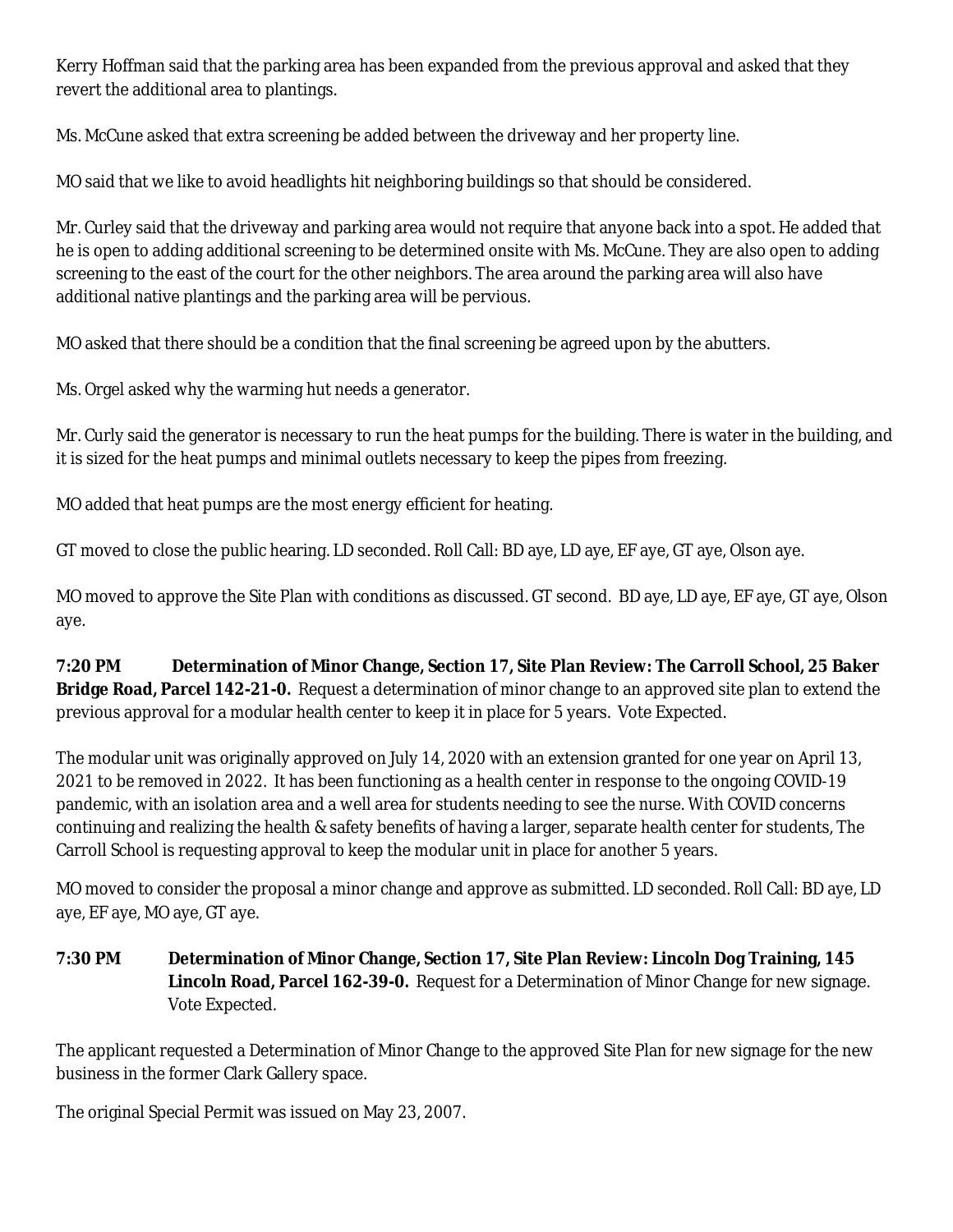Geoff McGean, Executive Director of the Rural Land Foundation, submitted a memorandum stating that: "The establishment will be for private and small group training for dogs and their owners run by Meghan Lytton (Lincoln resident). She will also eventually bring a small retail component to her operation. We believe this is a similar type of use to Fitness Together that operates a personal training space for people at Lincoln Station."

In addition, in Section 9.1 (a) of the 2007 Special Permit, "other similar retail services" allows "stores for retail sale of merchandise" and Section 9.1 (b) references "other similar retail service establishments" and we believe the small group dog training should be classified as a "similar retail service establishment"

### **Signage:**

The applicant has submitted a mockup and specs of the signs. The main sign (ST\_A) will be 36" tall by 120" wide and will be green, white, and brown with the company name, logo and tagline. The sign will be made of aluminum with a white background. Other signs will be window treatments.

The applicant will be installing 3 custom gooseneck light fixtures above ST A, at or under 900 lumens with a max color temp of 3000k. The applicant will submit design specs one final design is determined.

MO moved to approve the signage as submitted. BD seconded. Roll Call: BD aye, LD aye, EF aye, MO aye, GT aye.

# **Business**

# **Subcommittee and Liaison Appointments**

GT nominated MO to be chair of the Planning Board for the next year.

BD said that he believes that the chair should rotate and that he would like to be chair.

EF agreed that the chair should rotate and nominated BD for chair.

BD seconded the nomination of MO.

LD said she is conflicted about whether MO or BD should be chair, there were pro's and con's for each and she could not make the decision at this time. She also felt that if MO continued as chair she should not also represent the PB on SLPAC. She requested that the decision be delayed until the next meeting.

BD said that the Board is too identified with Margaret and narrows the support that the Board has.

MO said that is because she responds the most to Lincolntalk posts and that other members should also respond.

BD said that he does not want to respond publicly on Lincolntalk.

GT said the Board should develop a policy about responses to Lincolntalk.

EF said that responses to Lincolntalk should be discussed with the whole Board. He added that Housing Choice is specifically a hot topic and people are concerned.

MO said that her response are intended to clarify what the legislation says, not what the Town's response should be.

EF said that there are a lot of unintended consequences to what the State has put in place and current residents of South Lincoln near the station are scared.

MO agreed and added that the State's approach has been frustrating.